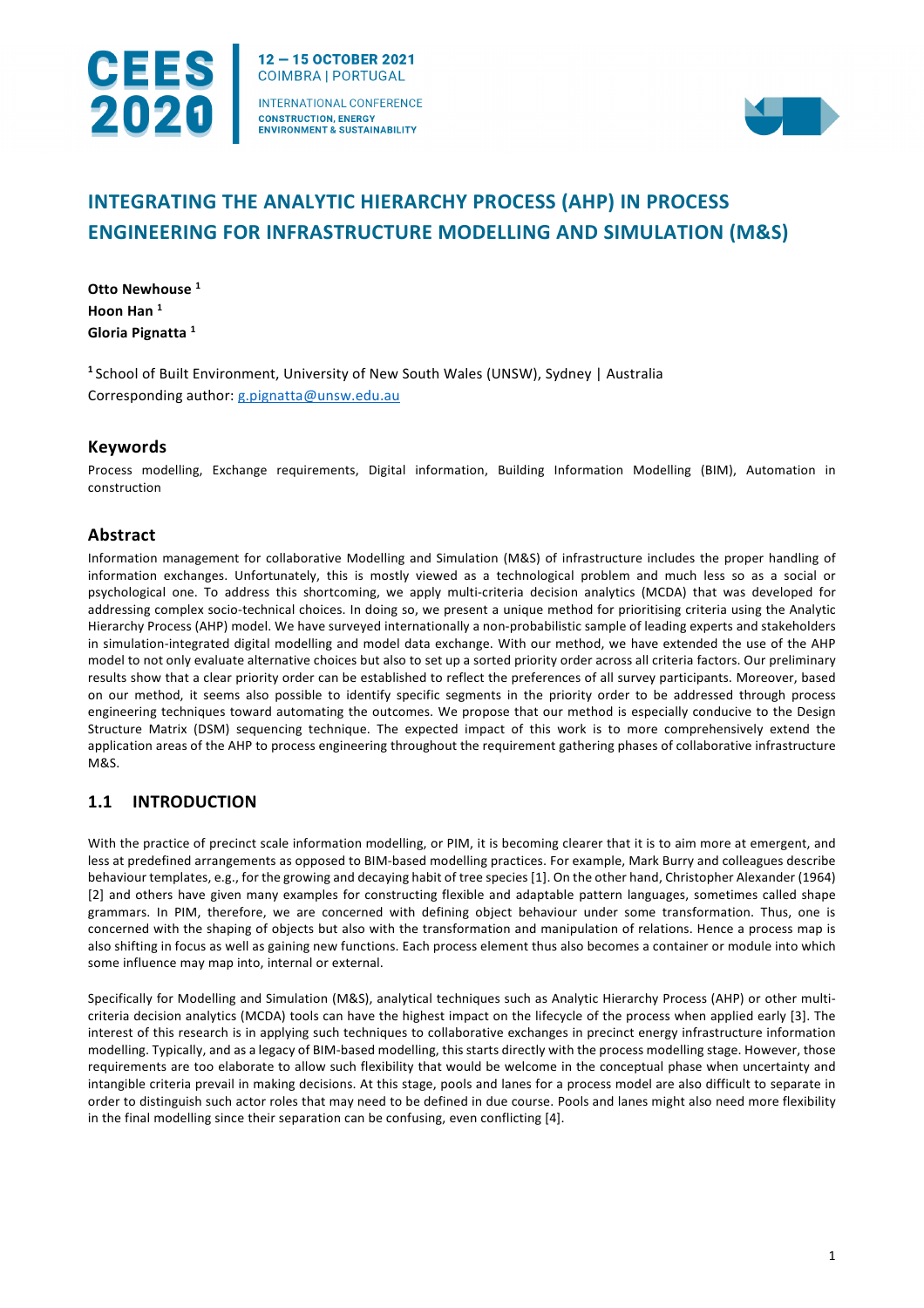We have developed the first principles of a method to make the development between conceptual and elaborate process mapping more continuous by also integrating MCDA techniques. The approach was elaborated through and tested on the results of empirical observation from surveying international experts in a small non-probabilistic sample population.

The rest of this paper is structured as follows. Section 1.2 first introduces AHP hierarchies as intent structures and precedence networks as they may be defined through interpretive structural modelling, before briefly discussing the problem of priority reversal in ranking decision criteria. Section 1.3 outlines the methodology of encapsulating rank reversals in partitioned modules of priority feedback blocks. It introduces observed patterns for sets of three and applies similar partitioning principles to a hypothetical non-trivial reversal pattern in sets of four. Section 1.4 shows how patterns identified are applicable to rank reversals observed on our survey data. Conclusive discussions are reported in section 1.5.

## **1.2 BACKGROUND**

### **1.2.1 Criteria ranking**

Analytical Hierarchy Process (AHP) method [5] is one of many MCDA techniques [6]. It was developed to take into account cognitive limitations of short term memory and typical psychological shortcuts in making decisions resulting in inconsistent judgments when comparing things. It was devised to invite and take advantage of such inconsistencies in making better decisions and being able to argue about them in a more formal way.

Though the method is pen-and-paper friendly, it may also be assisted computationally when too many factors are at play. The method's further strength lay not just in evaluating a complex system of factors but also in structuring them for data input and analysis. The analysis is carried out on the outcome of pairwise decision factors made by those who are stakeholders in the complex issue or phenomenon at hand. The method was initially designed to evaluate and support complex decision choices made between alternative options. The field of application has much expanded since, including evaluation of factors toward developing a process model [7] and prioritising process variants [8]. The problem with AHP is often in the treatment of rank reversals in a priority order. It can happen, for example, due to the inconsistency in the initial decisions, or as a result of introducing new factors in subsequent decisions.

### **1.2.2 Precedence networks**

For making pairwise comparisons that may be computationally enhanced, Interpretive Structural Modelling (ISM) is another method used for structuring and evaluating complex matters [8,9]. It may be used in combination with AHP, for example, to build the hierarchical structure of interacting factors according to some specific relationship between them. Applying ISM generally results in strictly transitive orders, but this may not always be the case. For example, the relationship 'north of' used in ordering cities geographically [10] does not exclude the possibility of two places located at exactly the same latitude. And in terms of rank reversal, what precedes what in a precedence network [11] may flip when a new process element is introduced. An assumed sequence for nested processes may also flip when they can only be evaluated for such relationships in subsequent sessions. More generally, a precedence network can be formed early on in the process, or in a conceptual phase, when durations may not be known. By contrast, most other techniques, like those used for task scheduling in project management, also require other inputs, such as activity durations.

#### **1.2.3 Rank reversal between the priorities of multiple criteria**

Rank reversal can be an important issue in MCDA such as AHP when mitigation of its effect is sought. It happens when the same order of importance that was factored into decisions changes. For example, when the priorities assigned to decision criteria reverse their order of importance. One way to mitigate its effect is to feed back the weighting vector for the criteria set calculated from one series of decisions into a follow-up session [12]. For effective mitigation, it is known to be much easier to trace the reversals when criteria are broken down into smaller sets [13].

Priority feedback has also been described for real-time processing as feedback to some time series based on different requirements. In both of those instances, the feedback is time-dependent or temporal. We describe a model for conceptually non-temporal priority feedback that is extensible toward more continuous process engineering between requirement discovery and process modelling.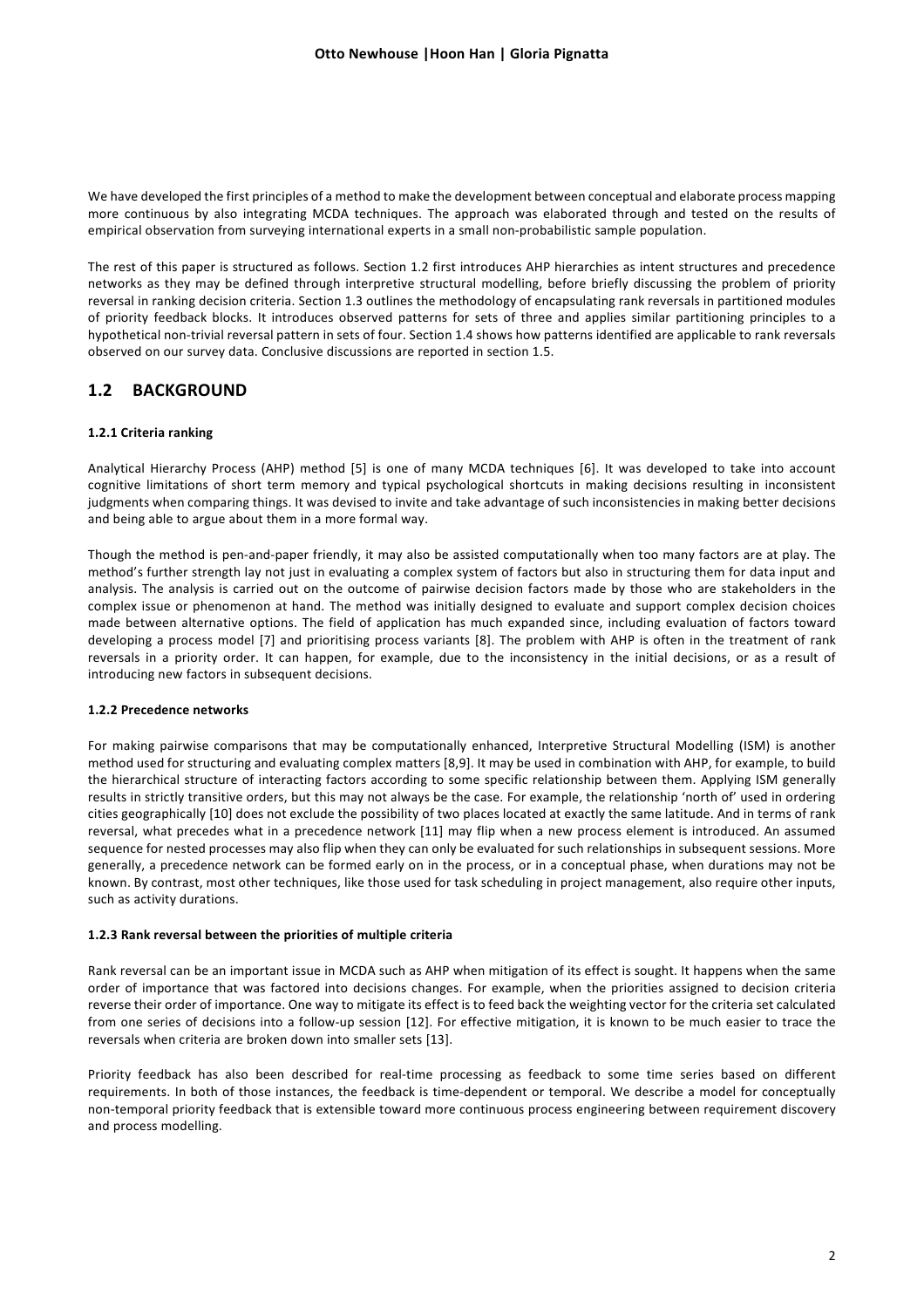# **1.3 METHODOLOGY**

To mitigate the effect of traceable rank reversals of priority criteria, we describe conceptually non-temporal priority feedback to characterise experimentally induced reversals observed on small sets reordered in pairs. The model has been tested to be recursively applicable to sets with up to five elements. To do so, we apply to the ranking orders such descriptive differentiation that directly relates interacting actor roles when modelling the process with potential pools and lanes for the target M&S use case.

### **1.3.1 Reversal pattern encapsulated**

There are only so many reversal patterns possible for small sets. We have catalogued these for sets of three but observed only some of them occurring prominently and persistently among pairwise reordered sets. For these, we devised a method to arrest the effect of rank reversals. We represented the orders with weighted directed graphs, then superimposed them, and partitioned their matrix form. We applied such partitioning that allows some bidirectional link between the modules also modelled as feedback between sub-matrices on the main diagonal. We show one such pattern on the specific example that follows.

### *1.3.1.1 Intent priorities mapped as precedence*

First, we show the effect of priority reordering on an example precedence network onto which it maps as depicted in Figure 1. For intents B, C, and D structured as siblings under a parent intent in a hierarchy there are three potential priorities, High, Middle, and Low. We show two potential priority orders a.) and b.), and the related precedence networks, where there is a single transitive relationship to order tasks assigned to each intent. This relationship reads as 'preceded by'.



Figure 1. Intent priority reordering mapped to a related precedence network.

We now focus on just the sibling intents in order to more closely observe the effect of the priority reordering on the related precedence networks as shown in Figure 2. Tasks entailed by a higher priority intent are ordered as preceding the others. Priority difference is shown with thick lines with arrows pointing in the direction of the lower priority. We also mark the largest priority difference with a thick dotted line.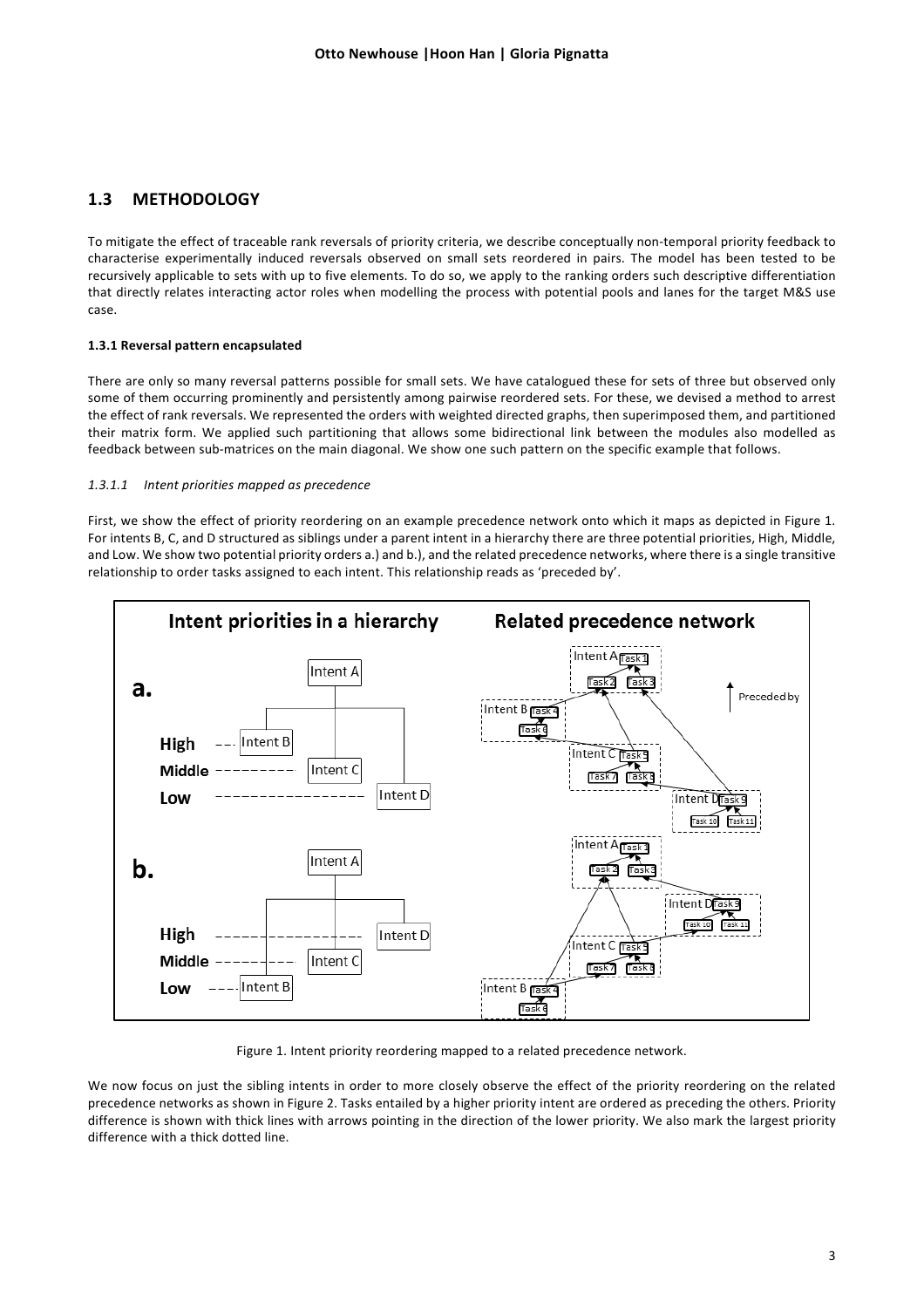

Figure 2. The effect of priority reordering on the precedence of tasks.

<span id="page-3-0"></span>Intent orders are now transferred to two directed graphs superimposed over each other. For the superimposition, we take b.) as the reference order, meaning the transitivity structure used as a control to which the other order a.) is being compared.

In Figure 3 we depict the result, by also showing two potential ways of partitioning the related matrix and the one indicating a better modular option, which is also depicted as a priority feedback block. We have assigned multiplicity to the directed edges of the graph such numbers that represent both the importance and the status of the priority difference between nodes, where arrows point in the direction of the lower priority. Fraction marks the highest priority difference in the reference order, and a zero marks the same in the referent order. The partitioning prefers the fraction to fall outside the submatrices along the main diagonal. It also allows minimal feedback between the submatrices, where feedback is depicted with X, but stipulates that either the highest aggregate multiplicity count should be within the sub-matrices, or the portioning should fall closer to the output. This is to mark criticality with the placement of the partition, and also for further processing with DSM, in which it is held that inputs are always easier to capture than outputs.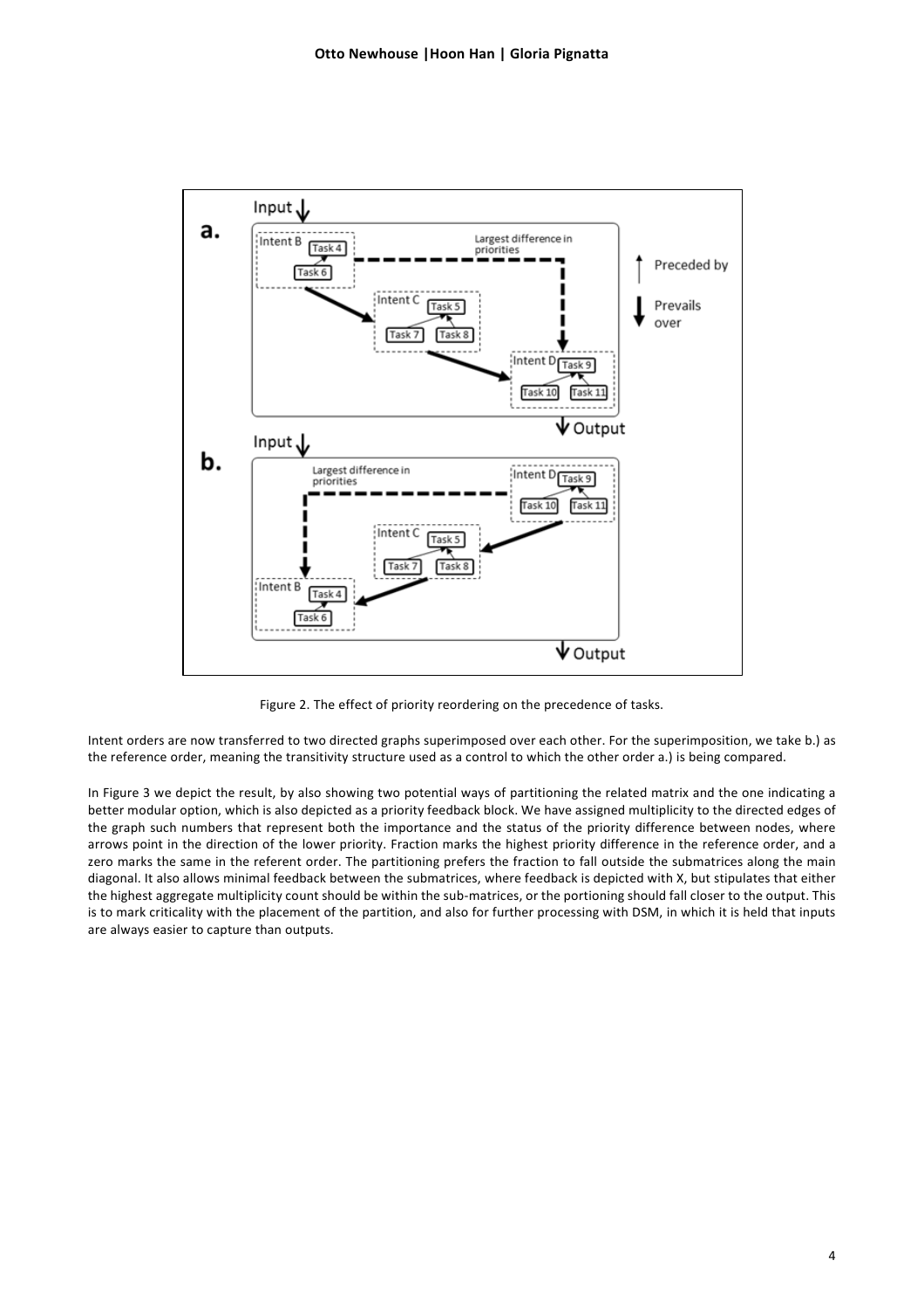

Figure 3. Example partitioning of a two superimposed priority orders for sets of three.

The example depicts the way of arresting the effect of the same rank reversal, as is shown in [Figure 2.](#page-3-0) It also shows the potential logic for producing the label for the partitioned priority module by way the set operators Union or Cartesian product, for example, on the key content of the verb models that can map intents to tasks [14]. Admittedly, it is more interesting to apply the same concept to larger sets, such as for example a transitive order of three elements. The result is not trivial, although rules for sets of three do apply recursively. We show this i[n Figure 4](#page-4-0) on the example of the front triad reshuffle in place which also includes the front pair reshuffle to back pattern for the front set of three. For more clarity, we colour code the node with the highest priority in light green and the lowest priority in light red.



<span id="page-4-0"></span>Figure 4. Example partitioning of a priority feedback for sets of four.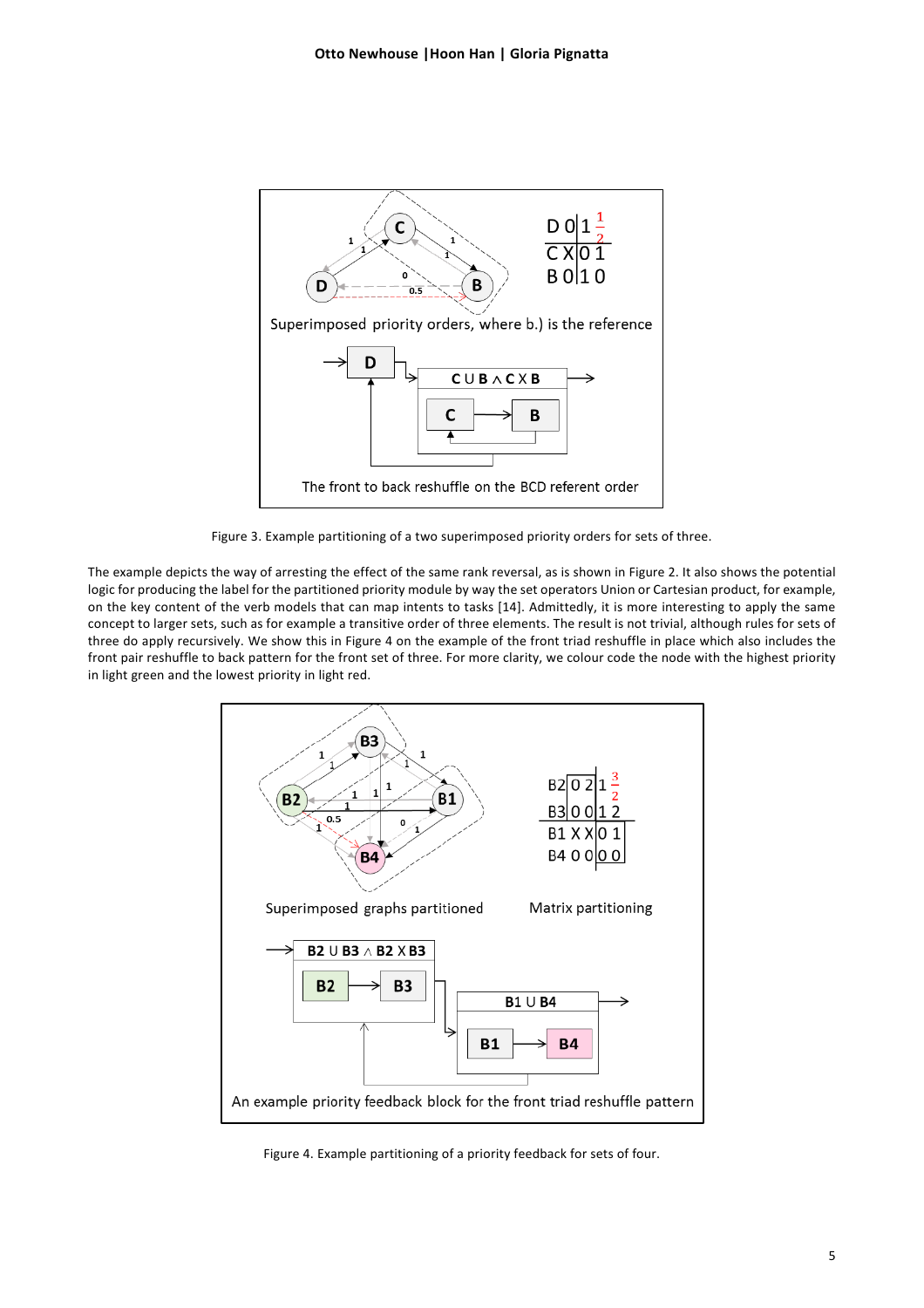# **1.4 APPLICABILITY TO CRITERIA PRIORITY**

We have provided the results of two priority orders compared pairwise, where the criteria have been mapped to the tasks they entail in Table 1. Each was created with a scalar multiplier on the weighted priority vectors using the expert ranking index. Both the initial transitivity order and the order containing the reversed ranking is shown, where the criterion that was compared by experts is marked with an X. A mark in a shaded field indicates a specific reversal when compared to the reference order which was differentiated using the descriptive parameters of the overall expertise of experts. We show the related two priority rankings side by side, which is the result of the reference order induced using the overall expertise of stakeholder experts in the ranking index, and Systems Engineering as a specific expertise among them, for the referent order.

|                      | A              |                   |                                           | $\mathbf c$ |                |                | В           |           |                    | F            |          |                | E |   |   | 3D modelling |        | Systems Eng.<br>Energy Simul. | BIM Modell.  | Specific expertise<br>factored in:<br>Systems<br>Engineering |                                  |            |
|----------------------|----------------|-------------------|-------------------------------------------|-------------|----------------|----------------|-------------|-----------|--------------------|--------------|----------|----------------|---|---|---|--------------|--------|-------------------------------|--------------|--------------------------------------------------------------|----------------------------------|------------|
|                      |                |                   |                                           | A2 A1 A3    | C <sub>3</sub> | C <sub>2</sub> |             | $C1$ B1B3 |                    |              |          | B2 F1 F2 F3 E1 |   |   |   | $E3$ $E2$    |        |                               |              |                                                              | Weighted Priority<br>priorities* | rank       |
| A                    | A2             |                   | $\mathsf{x}$<br>$\boldsymbol{\mathsf{x}}$ |             |                |                |             |           |                    |              |          |                |   |   |   |              |        |                               |              | 23.046                                                       | 3                                |            |
|                      | A1             | $\mathsf{x}$<br>X |                                           |             | X              |                | X           |           |                    |              |          |                |   | X | X |              |        | 24.653                        | 1            |                                                              |                                  |            |
|                      | A <sub>3</sub> |                   |                                           |             |                |                |             |           |                    |              |          |                |   |   |   |              |        |                               | 3.496        | 14                                                           |                                  |            |
| $\mathbf c$          | C <sub>3</sub> |                   |                                           |             |                | x              | x           | X         |                    |              | Unbroken |                |   |   |   |              |        |                               | 24.350       | $\overline{2}$                                               |                                  |            |
|                      | C <sub>2</sub> |                   |                                           |             |                |                | X           |           |                    |              |          |                |   |   | X |              | 13.905 | 5                             |              |                                                              |                                  |            |
|                      | C <sub>1</sub> |                   |                                           |             |                |                |             |           |                    | transitivit  |          |                |   |   |   |              |        |                               | 7.739        | 9                                                            |                                  |            |
| B                    | <b>B1</b>      |                   |                                           |             |                |                |             |           | $\pmb{\mathsf{x}}$ | $\pmb{\chi}$ |          |                |   |   |   |              |        |                               |              |                                                              | 3.991                            | 13         |
|                      | B <sub>3</sub> |                   |                                           |             |                |                | x<br>X<br>X |           |                    |              |          |                |   |   |   |              |        |                               | 4.015        | 12                                                           |                                  |            |
|                      | <b>B2</b>      |                   |                                           |             |                |                |             |           |                    |              |          |                |   |   |   |              |        |                               | 6.546        | 10                                                           |                                  |            |
| F                    | F <sub>1</sub> |                   |                                           |             | Order          |                |             |           |                    |              | x        | x              |   |   |   |              |        |                               |              | 21.052                                                       | 4                                |            |
|                      | F <sub>2</sub> |                   |                                           |             |                |                |             |           |                    |              |          | x              | X |   |   | X            | x      |                               |              | 8.214                                                        | 7                                |            |
|                      | F <sub>3</sub> |                   |                                           |             | reversal       |                |             |           |                    |              |          |                |   |   |   |              |        |                               |              | 3.331                                                        | 15                               |            |
| E                    | E <sub>1</sub> |                   |                                           |             |                |                |             |           |                    |              |          | x<br>х         |   |   |   |              |        | 9.946                         | 6            |                                                              |                                  |            |
|                      | E <sub>3</sub> |                   |                                           |             |                |                |             |           |                    |              |          | x              |   |   |   |              |        | 8.016                         | $\bf 8$      |                                                              |                                  |            |
|                      | E <sub>2</sub> |                   |                                           |             |                |                |             |           |                    |              |          |                |   |   |   |              |        |                               |              |                                                              | 5.192                            | ${\bf 11}$ |
| 3D Modelling         |                | x                 |                                           |             |                |                |             |           |                    |              |          | x              |   |   |   |              |        | X                             |              | х                                                            |                                  |            |
| Systems Eng.         |                | x                 |                                           |             |                |                |             |           |                    |              |          | x              |   |   |   |              | x      |                               |              | x                                                            |                                  |            |
| Energy Simul.        |                |                   |                                           |             |                | x              |             |           |                    |              |          |                |   |   |   |              | X      |                               |              | x                                                            |                                  |            |
| <b>BIM Modelling</b> |                |                   |                                           |             |                |                |             |           |                    |              |          |                |   |   |   |              | X      | X                             | $\pmb{\chi}$ |                                                              |                                  |            |

Table 1. Matrix showing the reversal of criteria ranking.

\*Globalised AHP priority vector values multiplied by the expert ranking index

Modelling the AHP results this way allows the direct comparison of the criteria and their reversal with the descriptive data collected on expert's primary interaction when engaging in a scenario like the use case that was presented to them. As can be seen, the two rank reversals are front pair reshuffle in place for A1 and A2, and back pair reshuffle to front for B3 and B2, where each can be arrested the respective modules of the corresponding priority feedback blocks. Moreover, rendering the results in a multi-domain matrix Li and Tate [15] can also reveal the relationship between the interaction of actors and which expertise, skill, capability, etc., associates with the highest priority for a certain parent criterion. This can give a more concise way when beginning to form pools and lanes for interacting roles in an ensuing process model for the tasks.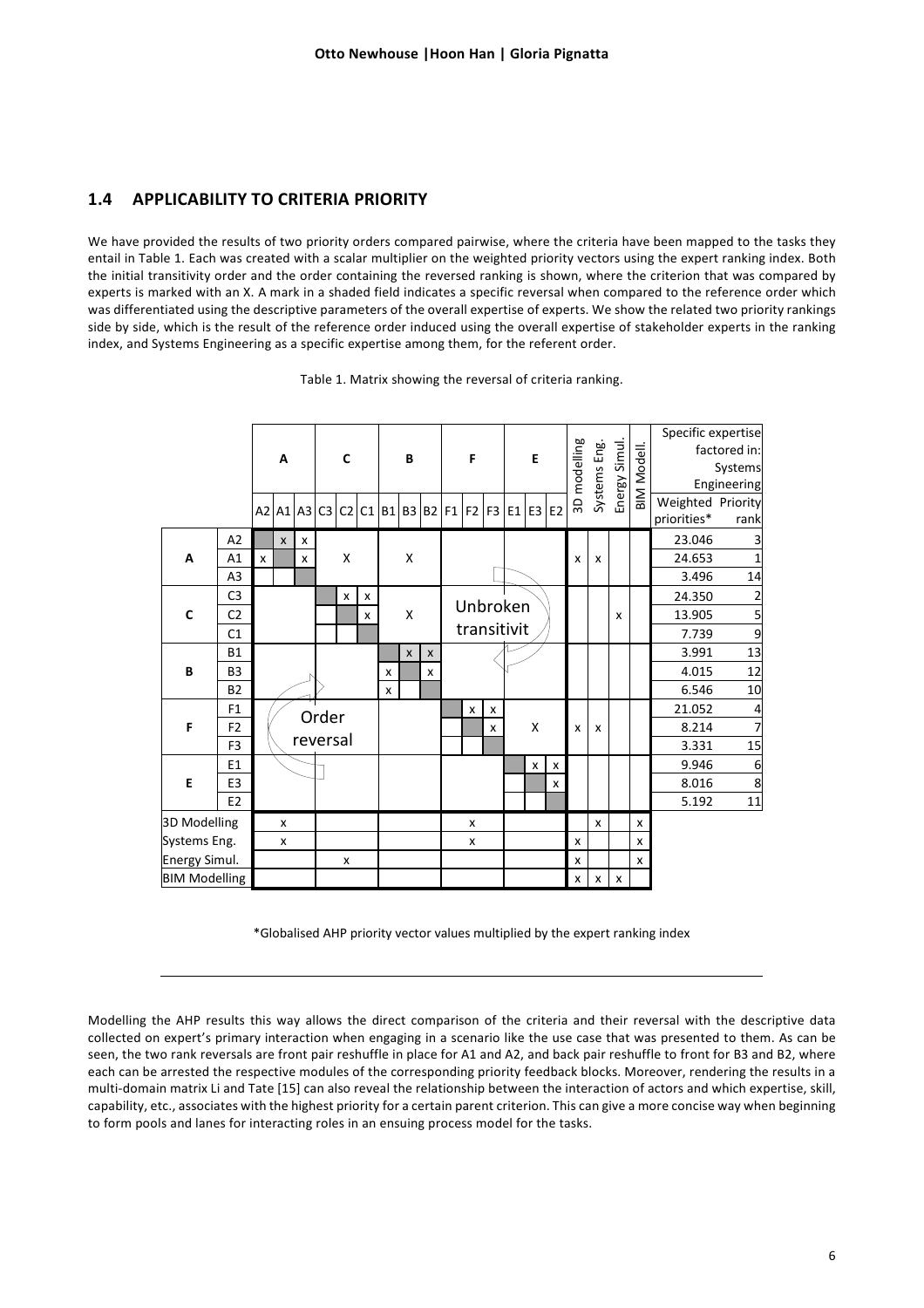### **1.5 CONCLUSIONS**

In response to the more flexible needs of precinct scale information modelling exchange, we have described and tested a conceptually non-temporal priority feedback model that is extensible toward more continuous process engineering between requirement discovery and process modelling to mitigate known effects of traceable priority criteria ranking reversals. It was inferred from experimentally induced reversals observed on pairwise ordered sets of three elements.

Although yet larger sets may be attempted recursively, it may not be plausible beyond sets of three or four, due to cognitive limits imposed by our short-term memory, and because data is known to be collected under such limitations [16].

### **References**

- [1] Burry, M.; Karakiewicz, J.A.; Holzer, D.; White, M.; Aschwanden, G.D.P.A.; Kvan, T. BIM-PIM-CIM: The Challenges of Modelling Urban Design Behaviours Between Building and City Scales. In Modelling Behaviour Collection of papers from invited speakers to the Design Modelling Symposium 2015, Copenhagen.; Ramsgaard Thomsen, M., Tamke, M., Gengnagel, C., Faircloth, B., Scheurer, F., Eds.; Springer, Cham, 2015; pp 407–417.
- [2] Alexander, C. Notes on the synthesis of form. (Sixth printing.); Harvard University Press: Cambridge, Mass., 1973 [1964], ISBN 9780674627512.
- [3] Research Challenges in Modeling and Simulation for Engineering Complex Systems; Fujimoto, R.; Bock, C.; Chen, W.; Page, E.; Panchal, J.H., Eds.; Springer International Publishing: Cham, 2017, ISBN 9783319585437.
- [4] Recker, J.; Indulska, M.; Rosemann, M.; Green, P. How good is BPMN really? Insights from theory and practice. In European Conference on Information Systems (ECIS), 2006.
- [5] Saaty, T.L. How to Make a Decision: The Analytic Hierarchy Process. Interfaces 1994, doi:10.1287/inte.24.6.19.
- [6] Wallenius, J.; Dyer, J.S.; Fishburn, P.C.; Steuer, R.E.; Zionts, S.; Deb, K. Multiple Criteria Decision Making, Multiattribute Utility Theory: Recent Accomplishments and What Lies Ahead. Management science 2008, 54, 1336–1349, doi:10.1287/mnsc.1070.0838.
- [7] Zolfagharian, S. A knowledge-based BIM exchange model for constructability assessment of commercial building designs. PhD, 2016.
- [8] Attri, R.; Dev, N.; Sharma, V. Interpretive structural modelling (ISM) approach: an overview. Research Journal of Management Sciences 2013, 2, 3–8.
- [9] Janes, F.R. Interpretive structural modelling: a methodology for structuring complex issues. Transactions of the Institute of Measurement and Control 1988, 10, 145–154.
- [10] Simpson, J.; Simpson, M. Structural Modeling. Technical Report, 2014.
- [11] Hitchins, D.K. Systems Engineering: A 21st Century Systems Methodology; John Wiley & Sons, 2008, ISBN 9780470518755.
- [12] Saaty Thomas L.; Vargas, L.G. The Analytic Network Process. In Decision Making with the Analytic Network Process; Saaty, T.L., Vargas L.uis G., Eds.; Springer, Boston, MA, 2013; pp 1–40.
- [13] Forman, E.H. Intuitive and Formal Feedback. In Proceedings of the Third International Symposium on The Analytic Hierarchy Process., Washington, D.C, July, 1994; pp 121–126.
- [14] University of Bristol UOB. STEEP Project D2.1 Energy Master Plan Holistic Process Model; Systems Thinking for Comprehensive City Efficient Energy Planning, 2014. Available online: https://tools.smartsteep.eu/wiki/File:01\_STEEP\_D2.1\_Energy\_Master\_Plan\_process\_model\_update\_M12\_DEF\_sent.pdf.